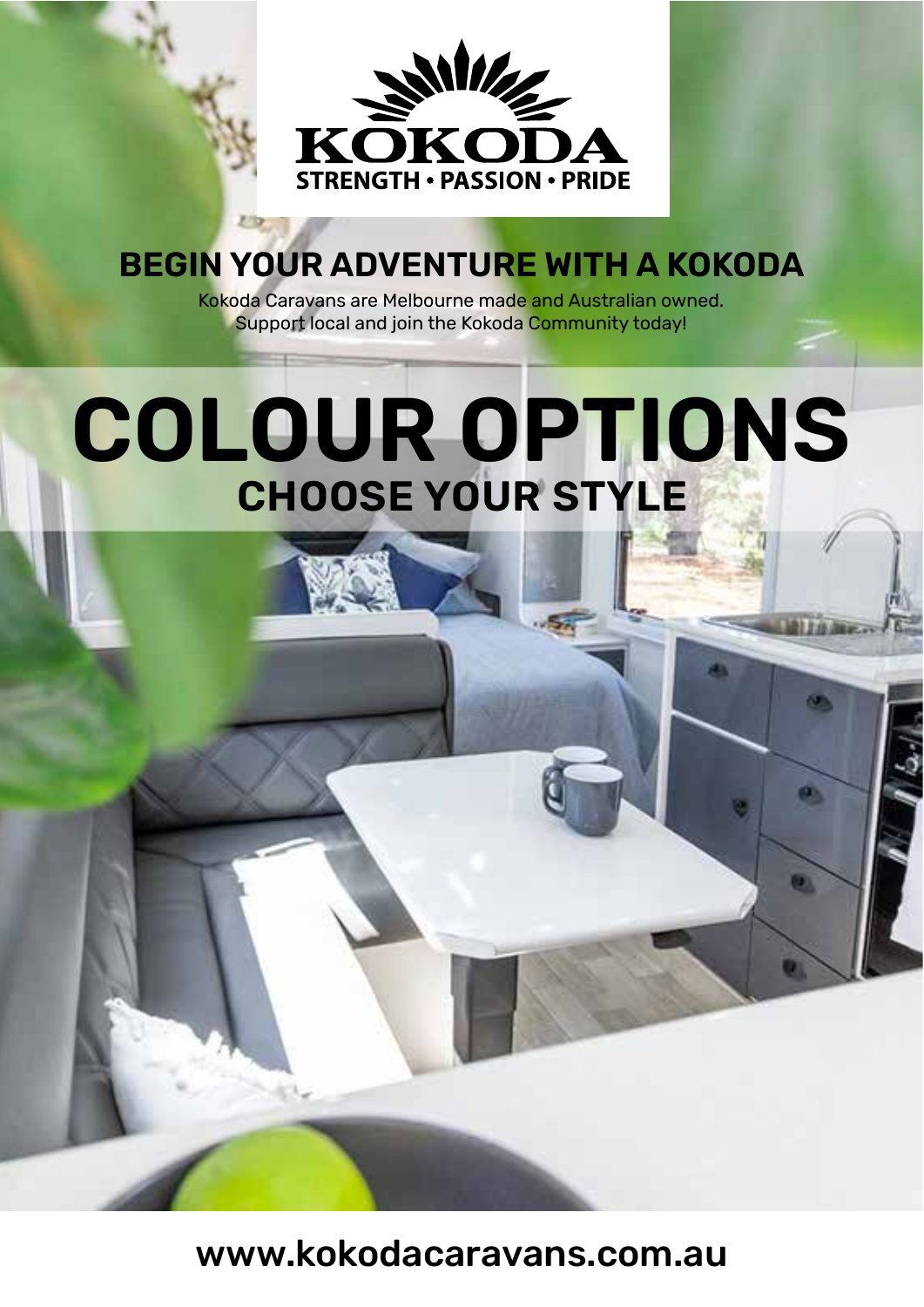

# SORRENTO



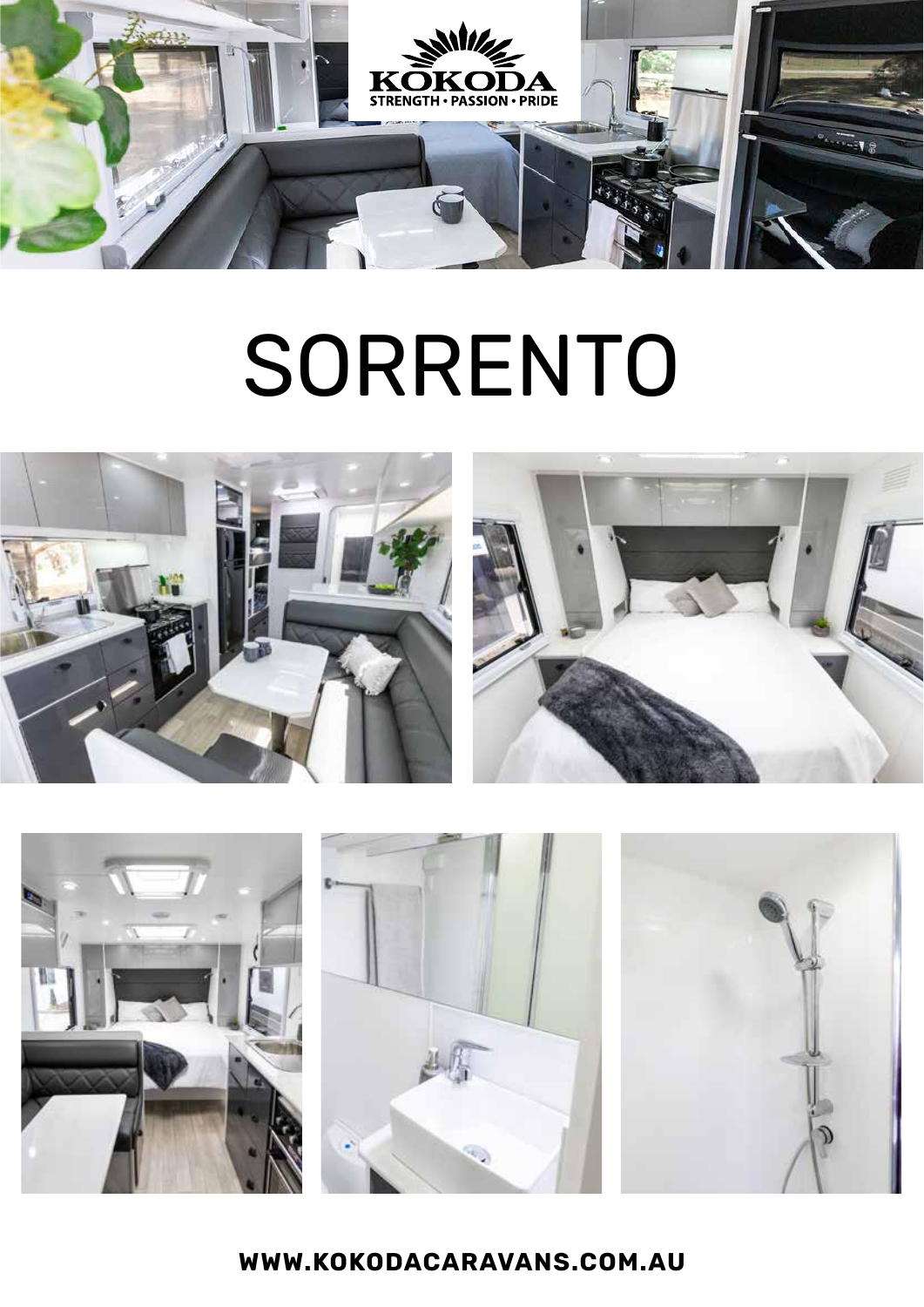

### HINTERLAND



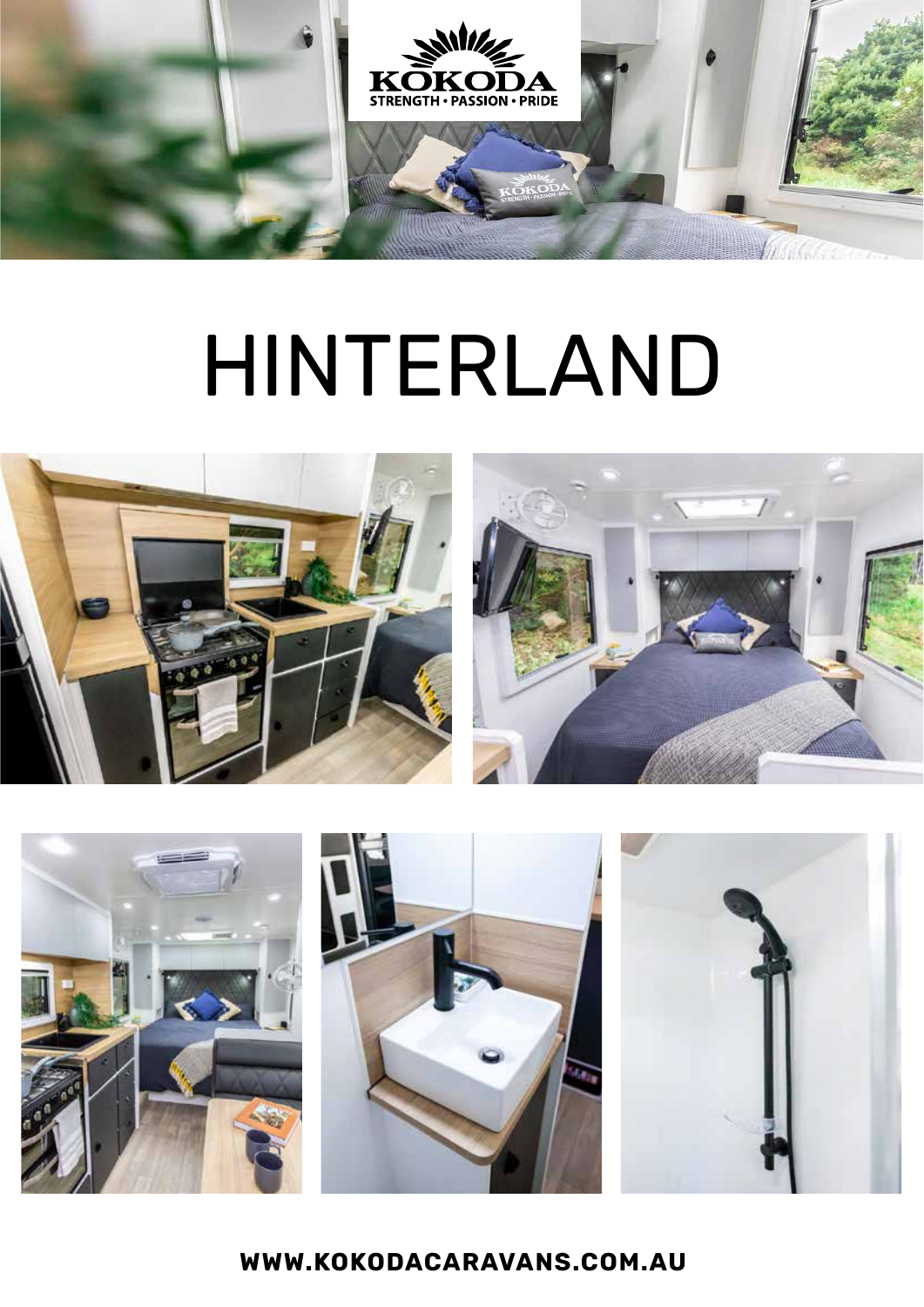

# BOHEMIA



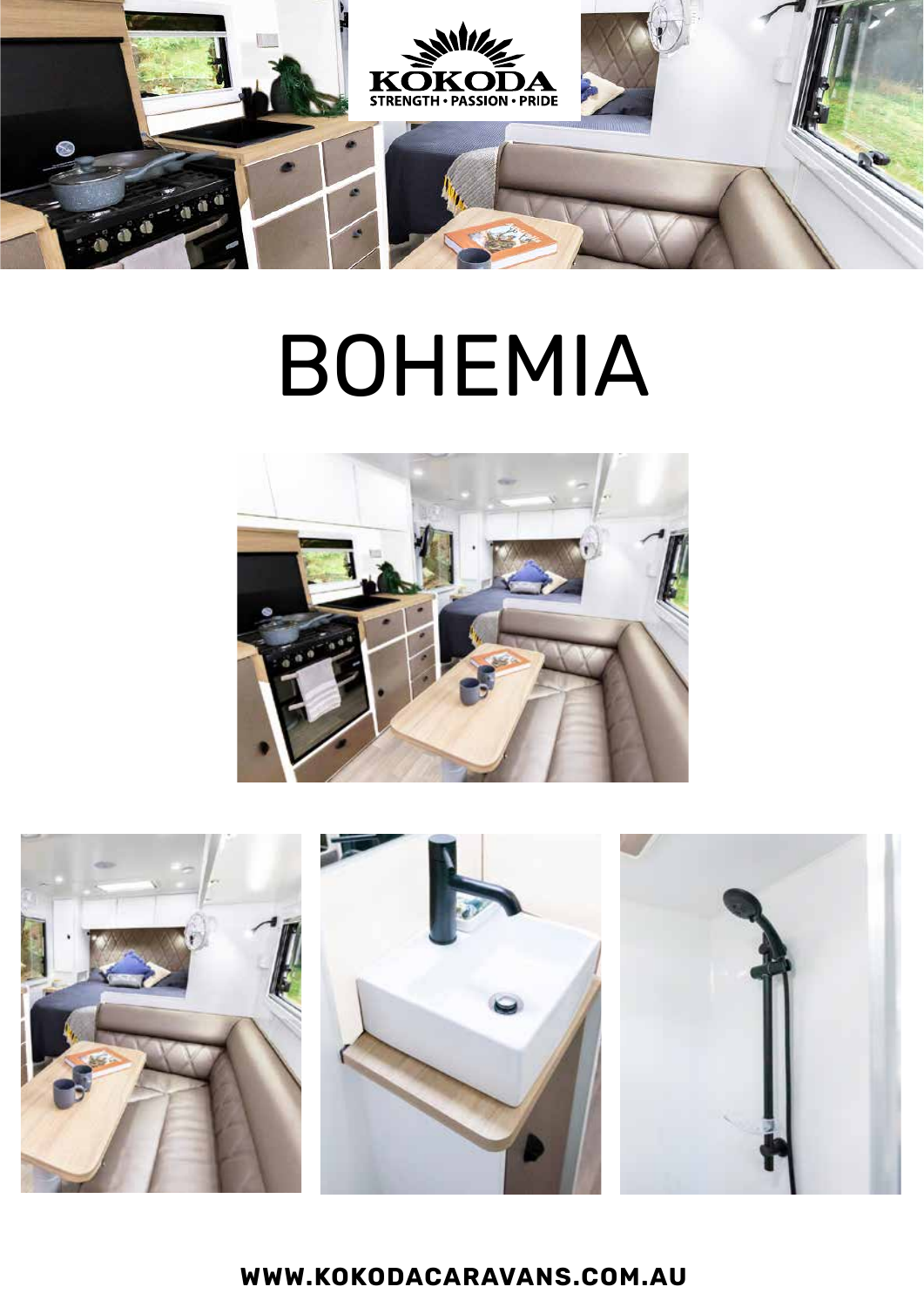

### TUSCANY